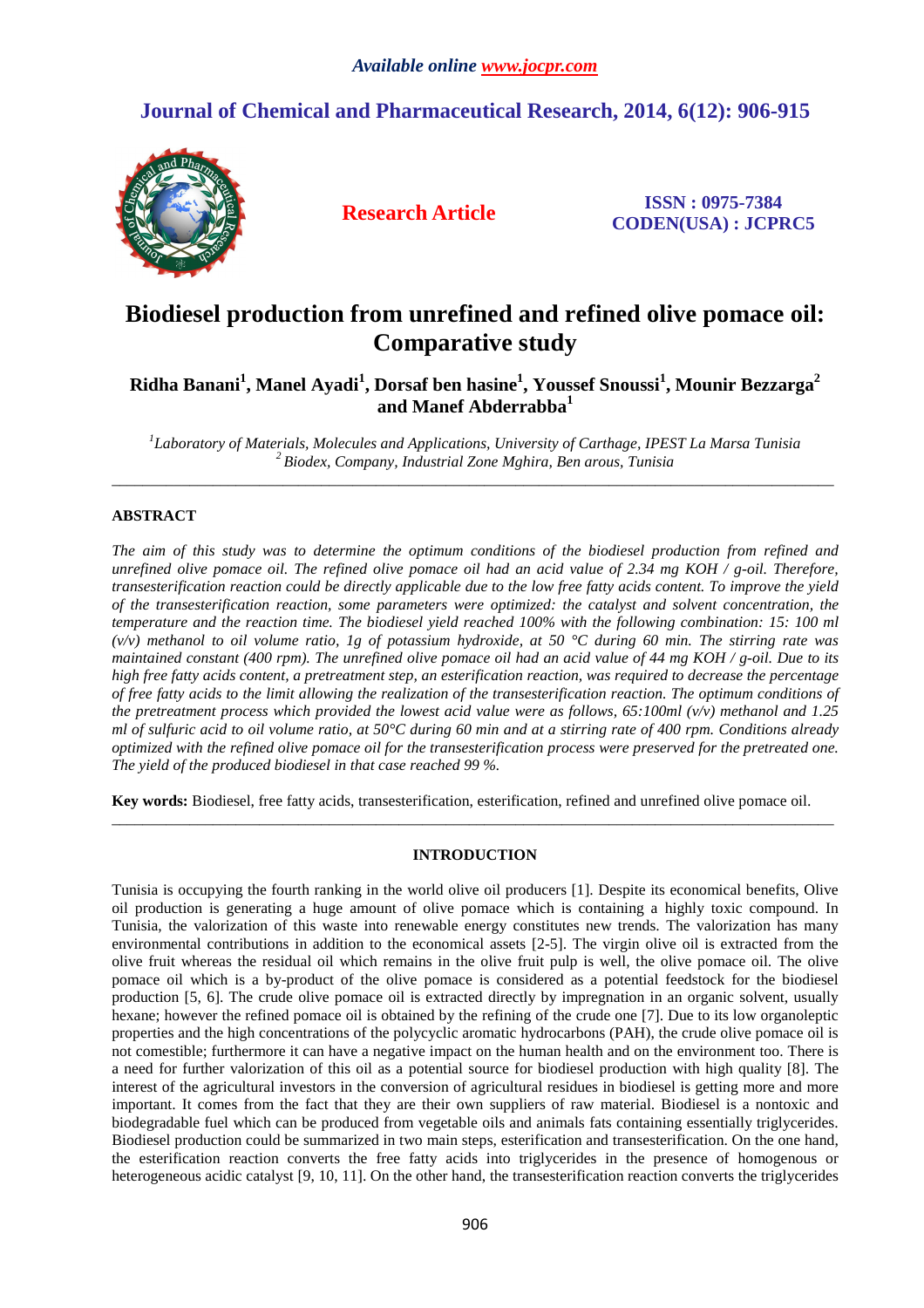into biodiesel and glycerol in the presence of homogenous or heterogeneous base or acidic catalysts and alcohol [11- 18]. The methanol has been commonly used, because it's cheaper than the other alcohols [19]. Also the potassium hydroxide and sodium hydroxide have been typically used, since they are less expensive and easy to manipulate in storage and transport [20, 21, 22]. Usually, the biodiesel is obtained from the refined vegetable oils by the transesterification reaction. This process is synthetically the most widely used in the industrial field. But, the production cost is higher than petroleum-based diesel [23-26]. To overcome that problem, acids oils with high content of free fatty acids, such as the unrefined olive pomace oil, could be used instead; they are much more cheaper. Due to its high free fatty acids, the pretreatment step of these oils was required to achieve the transesterification reaction and to avoid the soap formation [27, 28]. The pretreated unrefined olive pomace oil obtained by the esterification reaction in the presence of an acidic catalyst and methanol will be converted after the transesterification into biodiesel and glycerol.

*\_\_\_\_\_\_\_\_\_\_\_\_\_\_\_\_\_\_\_\_\_\_\_\_\_\_\_\_\_\_\_\_\_\_\_\_\_\_\_\_\_\_\_\_\_\_\_\_\_\_\_\_\_\_\_\_\_\_\_\_\_\_\_\_\_\_\_\_\_\_\_\_\_\_\_\_\_\_*

In the current work we tried to optimize the transesterification reaction parameters: solvent volume ratio, basic catalyst mass, temperature and reaction time. Firstly, we intended to determine the optimum combination which gives the best biodiesel yield proceeding with the transesterification reaction of the refined olive pomace oil. Subsequently, this optimum combination will be applied for the pretreated unrefined olive pomace oil. We investigated the gain when using the unrefined olive pomace oil in comparison to the refined one. We studied the combination of sulfuric acid and methanol and their effect on the free fatty acids in the pretreated unrefined olive pomace oil at a fixed temperature, fixed reaction time and fixed stirring rate. Then, we determined the optimum free fatty acids conditions of the pretreated unrefined olive pomace oil which will be preserved in the transesterification reaction. In each optimum condition we evaluated the quality of biodiesel derived from refined and unrefined olive pomace oil.

#### **EXPERIMENTAL SECTION**

## **2.1Materials**

In the present study two kinds of oil have been used for the biodiesel production, the refined and the unrefined olive pomace oil. Both of them were provided by a Tunisian olive oil company. The potassium hydroxide, methanol and sulfuric acid were used in our processes. Experimentally, we used a round bottom flask (reactor), a hot plate with a magnetic stirrer and a rotary evaporator to remove the hexane excess which remains in the unrefined pomace oil.

## **2.2 Experimental procedure**

The production of biodiesel was performed through two processes: the first one is direct, the tranesterification reaction of the refined olive pomace oil. In the second one, the case of unrefined olive pomace oil, we had to proceed firstly with a step of pretreatment (Esterification reaction) prior the transesterification reaction. Where the effect of various methanol and sulfuric acid concentrations on the acid value was studied, to determine the most effective combination which gave the lowest acid value at fixed reaction time, temperature and stirring rate. Characteristics of the oils are summarized in the table 1.

|                             | Unit                   | Refined olive pomace oil | Unrefined olive pomace oil |
|-----------------------------|------------------------|--------------------------|----------------------------|
| Acid value                  | $mg \text{ KOH/g-oil}$ | 2.34                     |                            |
| Viscosity at $40^{\circ}$ C | mm <sup>2</sup> /s     | 13.61                    | 23.79                      |
| Density at $15^{\circ}$ C   | g/cm                   | 0.91                     | 0.92                       |
| Water content               | ppm                    | 500                      | 500                        |
| Cost per liter              |                        | 2.5                      | 0.81                       |

**Table1. Characterization of the studied oils** 

## **2.2.1 Biodiesel Production from refined olive pomace oil**

The biodiesel production from refined olive pomace oil can be achieved directly by the transesterification reaction due to the low acid value. The production was conducted at various methanol volume ratios (10-20ml), various mass ratios of potassium hydroxide (0.25-1g), various temperatures (50-60°C) and various reaction times (20-60min) maintaining the same stirring rate (400rpm). All experiments were performed using100ml of the oil.

The effects of those parameters on the biodiesel yield were determined. In each experiment, 100ml of refined olive pomace oil was poured in the flask and heated before adding the liquid solution of methanol and potassium hydroxide with different ratios. Then the mixture was heated to temperatures within the range previously indicated. The mixture was kept to settle for two hours in the separating funnel. After separation the volume of the top layer containing methyl ester (Biodiesel) was measured. Then, the biodiesel was purified by successive rinses with hot distilled water and dried after that at 110°C for 20min to eliminate water traces. With the optimum combination, the yield of the biodiesel after the purification and drying was about 100%.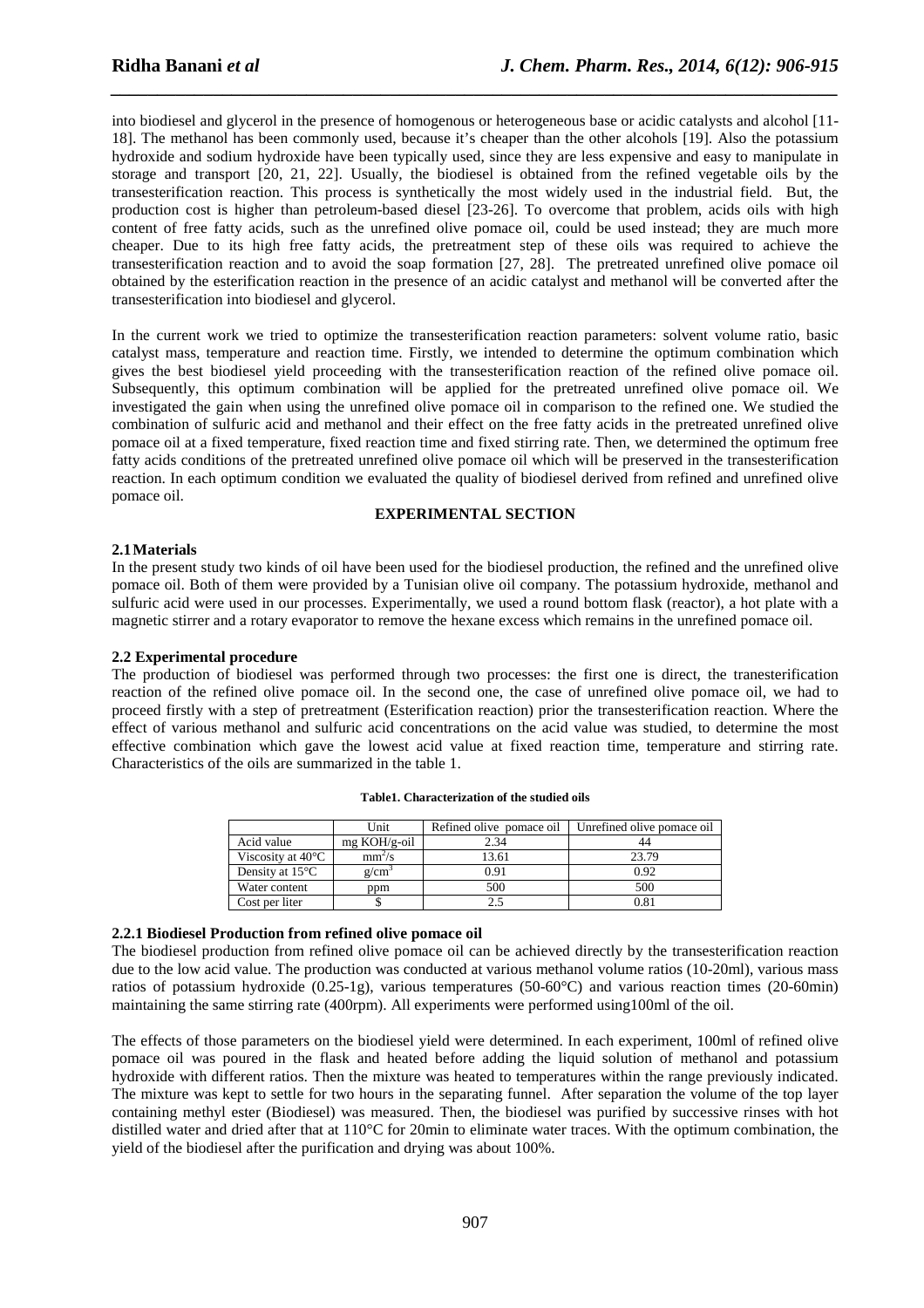## **2.2.2 Biodiesel production from unrefined olive pomace oil**

Due to the high free fatty acid content in the unrefined olive pomace oil, the pretreatment of this oil by the esterification reaction with different dosages of sulfuric acid in the presence of methanol was required to avoid the soap formation during the transesterification step. The aim of the pretreatment step is to reduce the free fatty (FFA) to the limit required to achieve the transesterification reaction, by its conversion into triglycerides.

*\_\_\_\_\_\_\_\_\_\_\_\_\_\_\_\_\_\_\_\_\_\_\_\_\_\_\_\_\_\_\_\_\_\_\_\_\_\_\_\_\_\_\_\_\_\_\_\_\_\_\_\_\_\_\_\_\_\_\_\_\_\_\_\_\_\_\_\_\_\_\_\_\_\_\_\_\_\_*

Different dosages of sulfuric acids (0.5-1.25ml v/v) and different methanol to oil volume ratios were used, 40 ml, 45 ml, 50 ml, 55 ml, 60 ml, 65 ml and 70 ml (v/v), at 50°C, during 60 min and at 400 rpm as a stirring rate. This was to track the influence of these parameters on the acid value of the unrefined olive pomace oil and to determine the optimum combination which gave the maximum conversion percentage of FFA to FAME, accordingly to the maximum biodiesel yield.

We performed as follows; 100 ml of unrefined pomace oil was poured in the flask and heated at 50<sup>o</sup>C for 5 min. the preheated oil was mixed with different combination of sulfuric acid and methanol concentration. After one hour, the mixture obtained from the first step was kept to settle for two hours in separating funnel. When the settling is complete the excess of methanol in the top was removed. The acid value of the bottom phase was measured before the transesterification reaction. After that, the pretreated unrefined olive pomace oil with the optimum and non optimum FFA conditions were converted into biodiesel and glycerol by the transesterification process. The same optimum combination of the transesterification reaction of the refined olive pomace oil was preserved to be applied:(15: 100 ml (v/v) methanol to oil volume ratio, 1% w/v of potassium hydroxide, at 50 °C, during 60 min and using 400 rpm stirrer speed). When the reaction was complete, the solution was allowed to settle for two hours resulting in two distinct liquid phases: biodiesel phase at the top and the glycerol phase at the bottom. With this combination we got a maximum yield about 99% after purification and drying.

## **2.3 Physicochemical properties of biodiesel derived from refined and unrefined olive pomace oil:**

The physicochemical properties of biodiesel derived from refined and unrefined olive pomace oil are compatible with the European norms of biodiesel. The physicochemical properties of biodiesel obtained from unrefined olive pomace oil in the optimum FFA conditions were close to those of biodiesel derived from refined oil. Table 2 summarized these properties in comparison with the standard properties of European norms biodiesel.

| Parameters                  | Units          | <b>Biodiesel from Refined</b><br>olive pomace oil | Biodiesel from Unrefined<br>olive pomace oil | <b>Biodiesel</b><br>(EN14214)<br>Min<br>Max |     |
|-----------------------------|----------------|---------------------------------------------------|----------------------------------------------|---------------------------------------------|-----|
| Acid value                  | $mg KOH/g-oil$ | 0.31                                              | 0.36                                         |                                             | 0.5 |
| Viscosity at $40^{\circ}$ C | $mm^2/s$       | 4.18                                              | 4.51                                         | 3.5                                         |     |
| Density at $15^{\circ}$ C   | $g/cm^{3}$     | 0.87                                              | 0.88                                         | 0.86                                        | 0.9 |
| Water content               | ppm            | 410                                               | 450                                          |                                             | 500 |
| Flash point                 | $^{\circ}C$    | 128                                               | 163                                          | 110                                         |     |
| Pour point                  | $^{\circ}C$    | 13                                                | 17                                           |                                             |     |
| Ester conversion            | $\frac{0}{6}$  | 100                                               | 99                                           | 96.5                                        |     |

**Table 2. Physicochemical properties of biodiesel derived from refined and unrefined olive pomace oil** 

#### **RESULTS AND DISCUSSION**

#### **3.1 Biodiesel production from refined olive pomace oil by transesterification process**

Parameters affecting the biodiesel yield during the transesterification process of the refined olive pomace oil such as methanol to oil volume ratio, potassium hydroxide mass ratio, reaction temperature and reaction time were studied to determine the optimum combination which gave the maximum methyl ester (Biodiesel) yield.

#### **3.1.1 Effect of reaction temperature on the yield of biodiesel**

The results revealed that at 45°C, we obtained a relatively weak biodiesel yield (89%). For all combinations, biodiesel yield increased with an increasing temperature ranging from 45°C to 60 °C, despite a reduction of 2% of yield was noticed at 50-55°C. The highest temperature was 60°C because there was a risk that the methanol will be evaporated (the boiling point of methanol is 64°C). Also, to avoid the saponification reaction. The results indicated that 50°C was sufficient to accomplish the transesterification process, when the volume ratio of methanol to oil was 15:100ml (v/v), the mass ratio of potassium hydroxide (KOH) was 1g during 60min at stirring rate of 400rpm. The maximum biodiesel yield reached 100% ester content with 0.31 mg KOH/g-oil at 50°C and 0.78 mg KOH/g-oil at 60°C. But the properties of the biodiesel obtained at 60°C were not compatible with European norms biodiesel (max 0.5 mg KOH/g-oil). Moreover, at 50°C the separation between the glycerol and biodiesel was clearly observable. However, at 60°C the biodiesel color went dark. The biodiesel yield variation is shows in the fig.1.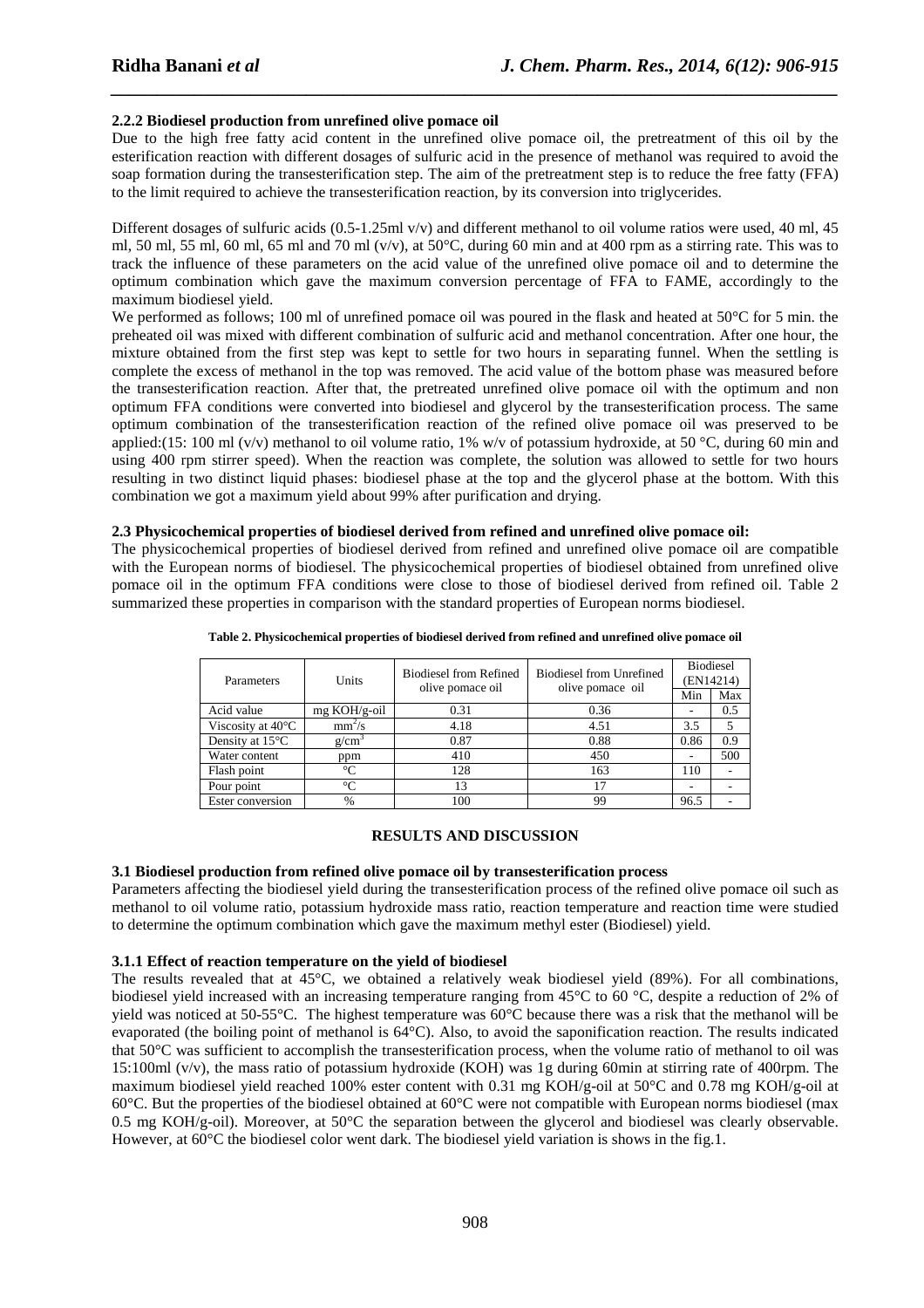

**Fig.1. Effect of reaction temperature on the biodiesel yield using 15:100ml (v/v) methanol to oil volume ratio, 1g of potassium hydroxide in 60min** 

## **3.1.2 Effect of reaction time on the biodiesel yield**

In this experiment the reaction time was varied from 20 to 60 min. The transesterification reaction was performed using 1g of KOH, 50 °C and 15:100ml (v/v) methanol to oil volume ratio at a constant stirring rate 400rpm. The results indicated that 20min was insufficient to achieve a perfect contact between the triglycerides of the refined olive pomace oil and the solution of methanol and potassium hydroxide. Fig.2. shows that when the reaction time increased from 20 to 60 min, the biodiesel yield increased from 81% to 100%. The results obtained from the present experiments with the refined olive pomace oil revealed that 60min was sufficient to make the transesterification reaction taking place till the end. The physicochemical properties of the biodiesel obtained after 60min were compatible with the European norms biodiesel (EN14214). However, within a range of 20-45min these properties are not. For example, the acid value of the biodiesel obtained after 20min was 0.93mg KOH/g-oil, after 30min was 0.73mg KOH/g-oil and after 45min was 0.67 mgKOH/g-oil, but within 60min, the acid value decreased to0.31 mg KOH/g-oil. In addition, the viscosities of biodiesels obtained in the same range of duration were higher than  $5mm^2/s$ , the maximum allowed in the European norms biodiesel (EN14214). The viscosity of biodiesel obtained after 60 $\text{min}$  was 4.18  $\text{mm}^2$ /s. Hence, the reaction time 60 $\text{min}$  was considered as the best duration for the normal and ideal progress of the transesterification reaction.



**Fig.2.Effect of reaction time on the biodiesel yield (15:100ml v/v methanol to oil volume ratio, 1g of potassium hydroxide at 50°C and 400rpm)**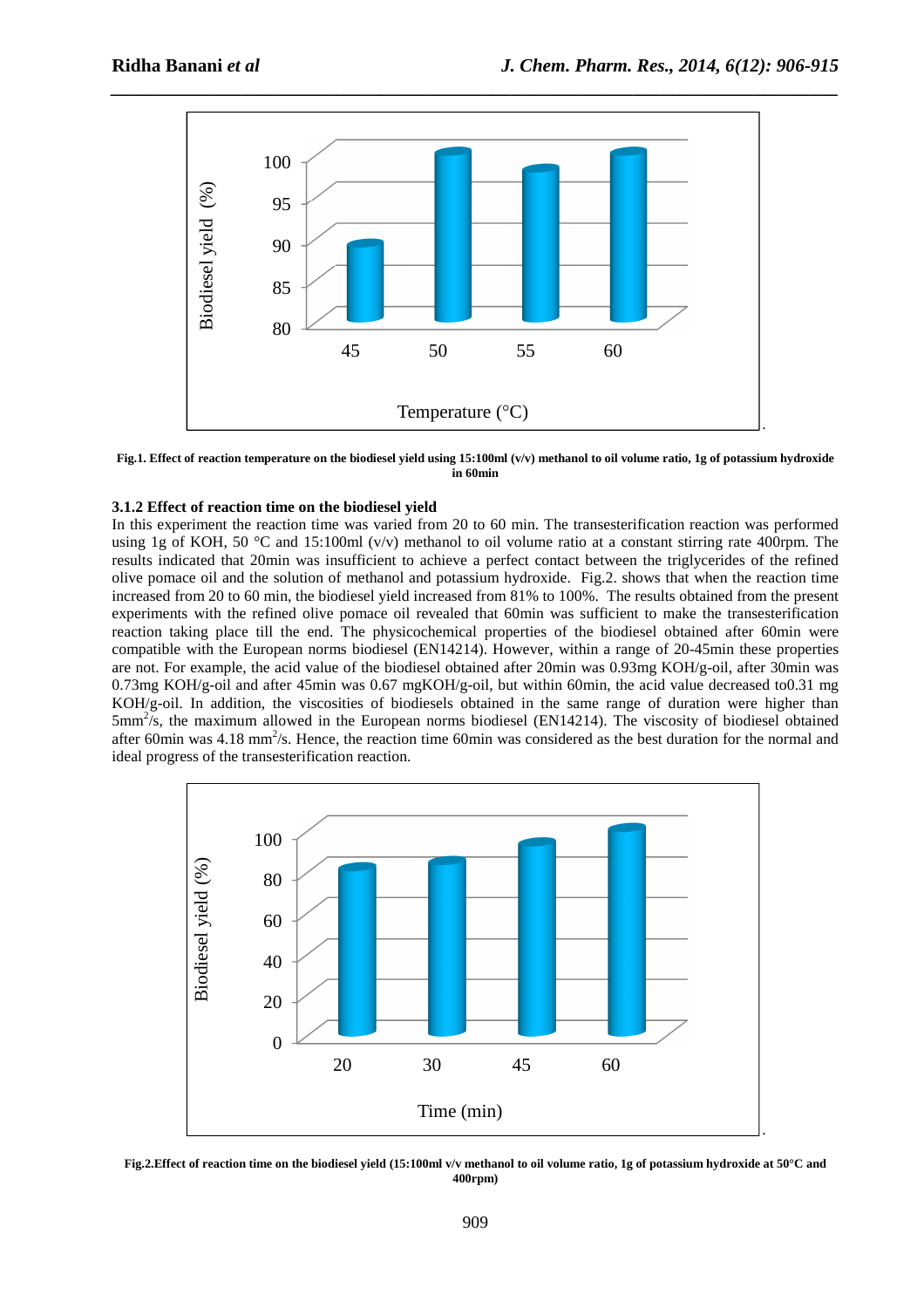## **3.1.3 Effect of methanol/oil volume ratio on the biodiesel yield**

The amount of methanol to oil volume ratios used in the process was varied as follows; 10 ml, 12.5 ml, 15 ml and  $20:100$  ml (v/v) methanol-to-oil. The experiments were carried using the following combinations: In each potassium hydroxide mass ratio, reaction time of 60 min, at 50 °C and stirring rate of 400rpm. Results indicated that the biodiesel yield was affected by the combinations between the methanol volume and the potassium hydroxide mass.

*\_\_\_\_\_\_\_\_\_\_\_\_\_\_\_\_\_\_\_\_\_\_\_\_\_\_\_\_\_\_\_\_\_\_\_\_\_\_\_\_\_\_\_\_\_\_\_\_\_\_\_\_\_\_\_\_\_\_\_\_\_\_\_\_\_\_\_\_\_\_\_\_\_\_\_\_\_\_*

With 10 ml of methanol and 0.25g of potassium hydroxide, the tranesterification reaction did not occur and there was not a clear separation between the biodiesel and glycerol phases. Furthermore, the viscosity of the final product was close to the viscosity of the pomace oil. It might be due to the deficiency of the methanol to ensure from the normal progress of the transesterification reaction. Fig.3. shows that as the methanol to oil volume ratio was increased from 10 to 20 ml, as the biodiesel yield increased from 83 to 89% at 0.25g; from 81 to 95% at 0.5g and from 85 to 96% at 0.75g of potassium hydroxide, but it was still lower than the biodiesel obtained when the potassium hydroxide mass was fixed at 1g. 1g of potassium hydroxide was sufficient to make biodiesel yield enhanced from 88% to 100% while the methanol to oil volume ratio was increased from 10 to 15:100ml  $(v/v)$ . This yield decreased slightly when the methanol to oil volume ratio was above than 15:100 ml. It was concluded that the excess of methanol did not improve the methyl ester content. The experiments indicated that 15 ml of methanol was sufficient to reach 100 % of methyl ester. However, 10 ml of methanol with 0.25g of potassium hydroxide was insufficient for the accomplishment of the transesterification reaction.



**Fig.3. Effect of methanol/oil volume ratio on the biodiesel yield in the four hydroxide potassium mass ratio, reaction temperature 50°C, reaction time 60min and 400rpm** 

## **3.1.4 Effect of mass ratio of potassium hydroxide to oil on the biodiesel yield**

Without catalyst the transesterification reaction did not take place. But, the amount of the catalyst should be optimized to avoid the soap formation, which causes mainly two problems: the reduction of the biodiesel yield and a problem of a separation between the two phases: the biodiesel and glycerol. The biodiesel production were realized with different mass ratios of potassium hydroxide (0.25-1g), at 50°C, during 60min a stirring rate of 400rpm and with the four volume ratios of methanol to oil (10, 12.5, 15 and 20ml  $(v/v)$ ). The effect of potassium hydroxide mass ratios to oil on the biodiesel yields is shown in fig.4.

The results indicated that, with each methanol to oil volume ratio the biodiesel yield increased with an increasing potassium hydroxide mass ratio. When increasing the potassium hydroxide mass ratio to oil from 0.25g to 1g, yields were increased from 81% to 88% at a fixed methanol to oil volume ratio, (10 ml). Samely for 15 ml biodiesel yields were increased from 87% to 100%. It was observed that, with 0.5, 0.75 and 1g of potassium hydroxide in 10 ml of methanol, the separation between biodiesel and glycerol was a bit difficult due to the phenomenon of emulsification. However, with 0.25g of potassium hydroxide there is no separation between biodiesel and glycerol phases, it may be due to the catalyst quantity insufficient to make the transesterification reaction progressing. Finally, we can confirm that the mass ratio of the base catalyst has a significant effect on the biodiesel yield.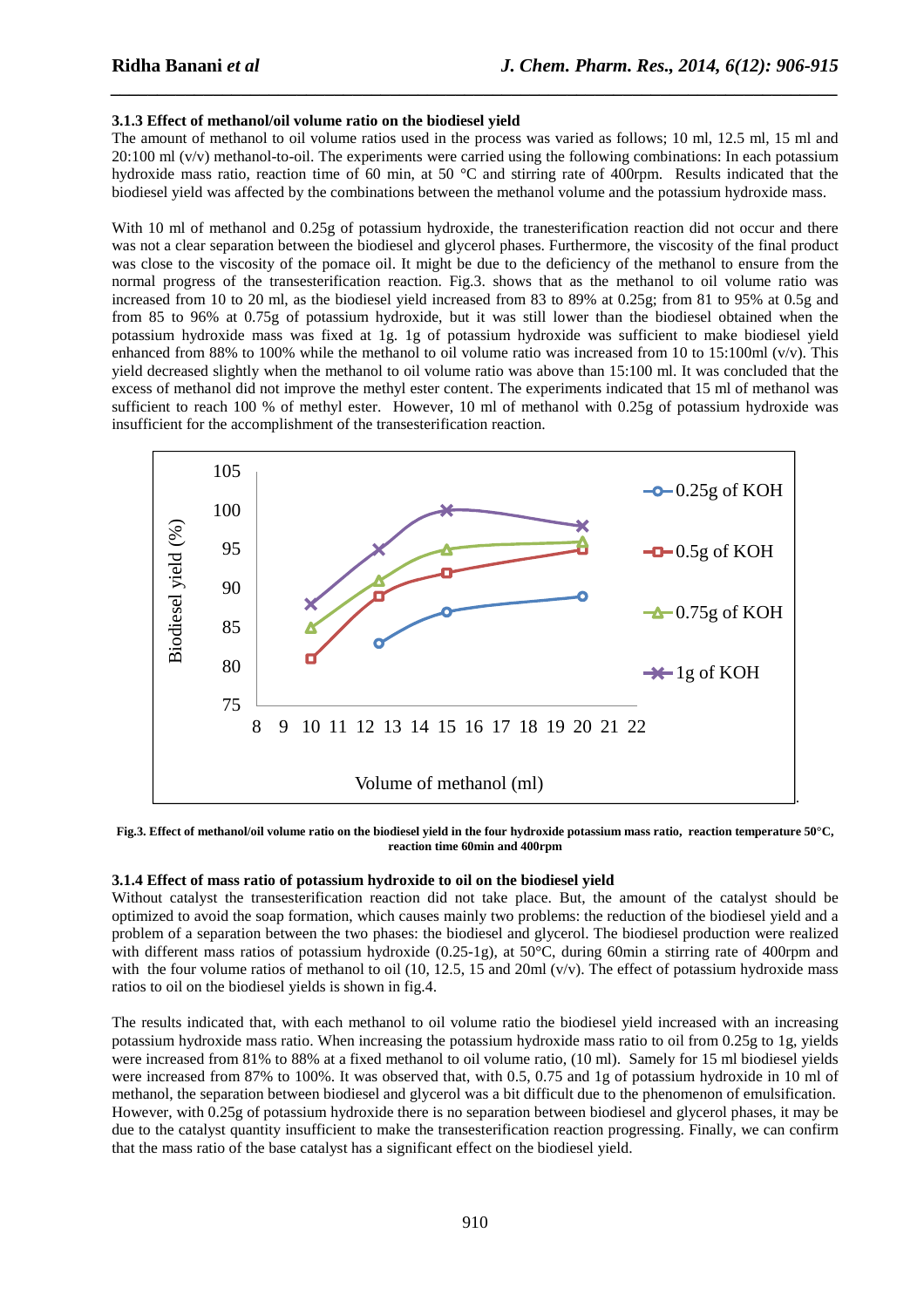

**Fig.4. Effect of mass ratio of potassium hydroxide to oil on the yield of biodiesel in the fourth methanol volume ratio to oil, reaction temperature 50°C, reaction time 60min and 400rpm** 

## **3.2Biodiesel production from unrefined olive pomace oil by two steps process**

In order to reduce the content of free fatty acid in the unrefined olive pomace oil, the pretreatment with the esterification reaction using sulfuric acid was required prior the transesterification reaction. Different dosages of sulfuric acid and methanol to volume ratios were used in the esterification. A two-step process was realized to convert the high free fatty acids content in the unrefined olive pomace oil into biodiesel. The first step (esterification reaction) reduced the FFA content of this oil from 22% to 2%. The product obtained in the first step (pretreated oil) was converted by transesterification in the presence of an alkaline catalyst into biodiesel and glycerol in optimum conditions (15: 100 ml (v/v) methanol to oil volume ratio, 1% w/v of potassium hydroxide, at 50 °C, during 60 min and 400 rpm as a stirring rate). Results showed that the dosage of the sulfuric acid and the amount of methanol concentration had significant effects on the reduction of the acid value during the pretreatment step of the unrefined olive pomace oil. The optimum combination in the first step which gives 2% of FFA was as follows: 50°C, 60 min, 65 ml of methanol to oil volume ratio and 1.25 ml of sulfuric acid and 400 rpm.

#### **3.2.1 Characterization of unrefined olive pomace oil**

The determination of the components in the unrefined olive pomace oil was performed by gas chromatography coupled to mass spectrometry (GCMS). The table 3 shows the free fatty acid composition of unrefined olive pomace oil. The results revealed that the highest fatty acids were oleic, stearic, palmitic acid. Saturated fatty acids in the unrefined olive pomace oil represented 41.93 % while unsaturated fatty acids represented 58.06% of the mixture. The results depicted that the unrefined olive pomace oil could be considered as good raw materials for the biodiesel production due to the high level of the Oleic acid (54.68%). However, the high percentage of saturated free fatty acids in oil gives a high cetane number and the oil is less prone to the oxidation. Even, this type of FFA has a tendency to give a high cetane number and a better stability to the oxidation of the biodiesel. But, that can give a high cloud point and pour point of the biodiesel derived from this oil, which are considered as disadvantages [27, 28, 29].

| Fatty acids      | Formula           | Common Acronym | Acid composition |
|------------------|-------------------|----------------|------------------|
| Palmitic acid    | $C_{16}H_{32}O_2$ | C16:0          | 15,23%           |
| Palmitoleic acid | $C_{16}H_{30}O_2$ | C16:1          | 2.04%            |
| Stearic acid     | $C_{18}H_{36}O_2$ | C18:0          | 26.42%           |
| Oliec acid       | $C_{18}H_{34}O_2$ | C18:1          | 54,68%           |
| Linoleic acid    | $C_{18}H_{32}O_2$ | C18:2          | 0.84%            |
| Linolenic acid   | $C_{18}H_{30}O_2$ | C18:3          | 0,50%            |
| Arachidic acid   | $C_{20}H_{40}O_2$ | C20:0          | 0.28%            |

**Table 3. Fatty acids compositions of the unrefined olive pomace oil**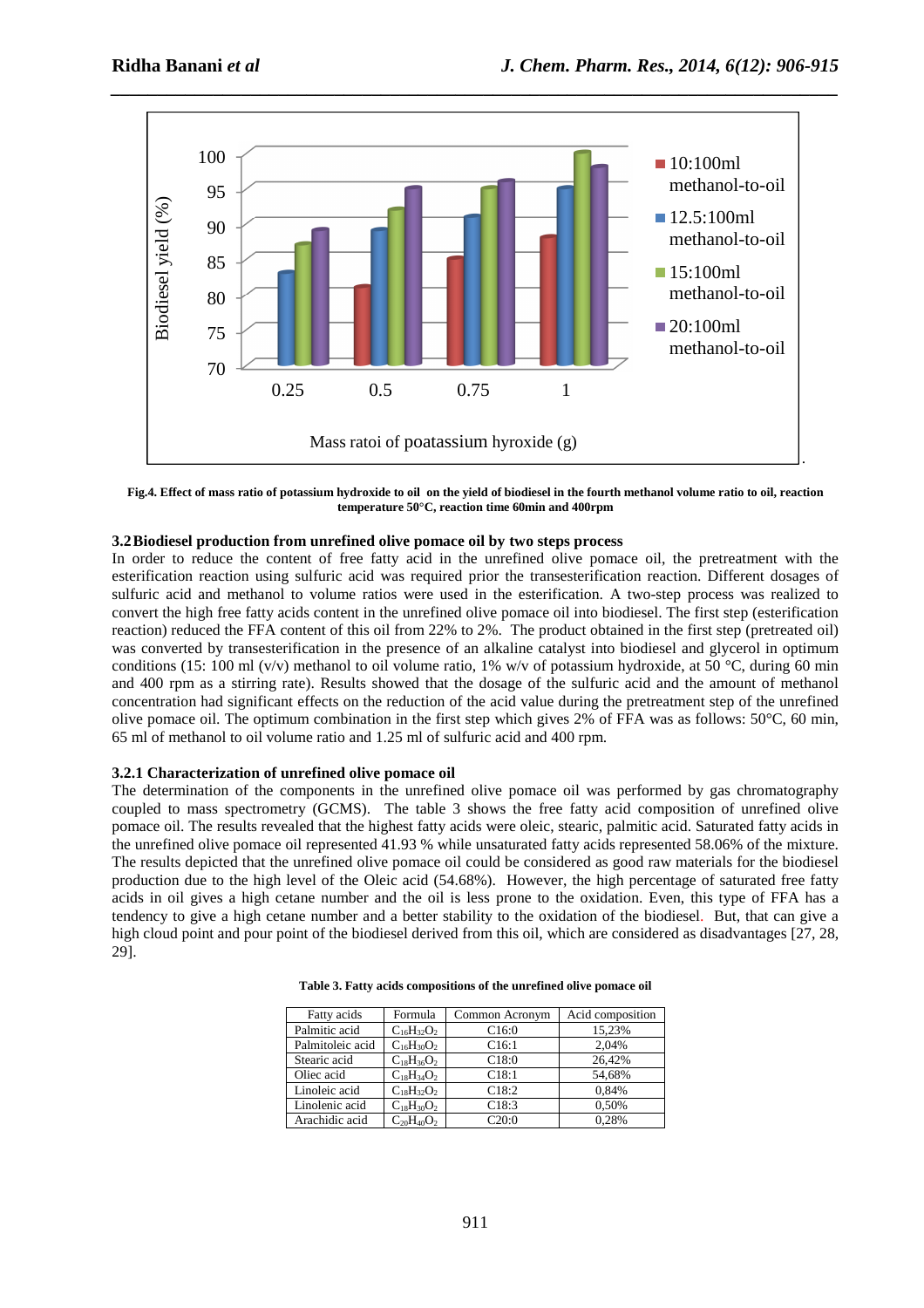#### **3.2.2 Effect of sulfuric acid dosage**

The hexane excess that remained in the unrefined olive pomace oil blocked the pretreatment step in the presence of sulfuric acid and methanol; it prevented the normal progress of the esterification reaction. This excess will be removed by distillation using a rotary evaporator. Once removed, the pretreatment of the unrefined olive pomace oil was studied by changing the catalyst concentration (sulfuric acid) over the range 0.5-1.25% at 50 °C, during 60 min and at different methanol to oil volume ratios namely, 40, 45, 50, 55, 60, 65 and 70:100 ml (v/v). The variation of the acid value during the esterification reaction at different catalyst concentrations is shown in Fig.5.

*\_\_\_\_\_\_\_\_\_\_\_\_\_\_\_\_\_\_\_\_\_\_\_\_\_\_\_\_\_\_\_\_\_\_\_\_\_\_\_\_\_\_\_\_\_\_\_\_\_\_\_\_\_\_\_\_\_\_\_\_\_\_\_\_\_\_\_\_\_\_\_\_\_\_\_\_\_\_*

It was noticed that the acid value decreased with an increasing catalyst concentration, from 0.5 to 1.25 % in all methanol to oil volume ratios. The results displayed that from 0.5 to 0.75% of sulfuric acid in all methanol to oil volume ratios, the acid was unable to convert the FFA into triglyceride because its low concentration.

Indeed, the high free fatty acid deactivated the catalytic activity of the sulfuric acid. With 0.5 and 0.75% of sulfuric acid to oil volume ratio and all the volume ratios of methanol (40, 45, 50, 55, 60, 65, 70ml) the conversion percentages of the FFA to FAME were still low. It has been demonstrated that at low sulfuric acid concentrations, the percentage of FFA in the pretreated oil was higher than the limit of 2% required to achieve the transesterification reaction. Samely, when used 1% of sulfuric acid to oil volume ratio at low methanol to oil volume ratios (40, 45, 50 and 55ml). For example, at 55 ml of methanol, the conversion percentage of the FFA to FAME was 46%. However, with 1% of sulfuric acid to oil volume ratio at high amount of methanol the conversion percentage of FFA to FAME increased from 53% at 40 ml of methanol to oil volume ratio, to 80% at 65 ml of methanol to oil volume ratio. It was found that when using 1.25% of sulfuric acid to oil volume ratio, the acid value decreased from 44 mg KOH/goil to 4.16 mg KOH/g-oil with 65ml of methanol to oil volume ratio, giving the lowest percentage of FFA and the highest conversion percentage of FFA to free fatty acids methyl ester (FAME), 90.54%. The results showed that with 1.25% of sulfuric acid to oil volume ratio and all methanol volume ratios the conversion percentages of FFA to FAME increased compared to 0.5, 0.75 and 1% of sulfuric acid to oil volume ratio.

However, 1.25% v/v of sulfuric acid to oil volume ratio was sufficient for the pretreatment step only for a specific volume ratio of methanol. It has been observed that beyond 1.25% v/v of sulfuric acid to oil volume ratio, the color of the pretreated unrefined olive pomace oil turned dark. It may be due to the excessive addition of the sulfuric acid.



**Fig.5. Effect of sulfuric acid dosage on the acid value (AV) in the all methanol to oil volume ratios 40, 45, 50, 55, 60, 65 and 70:100 ml** 

#### **3.2.3 Effect of methanol to oil volume ratio**

The methanol to oil volume ratio is one of the important factors that affect the conversion of FFA to triglycerides. The effect of methanol to oil volume ratio on the acid value during the pretreatment step is shown in the Fig 6. This effect was studied in order to determine the optimum volume ratio of methanol which gives the lowest acid value. During the first step, the methanol to oil volume ratio varied from 40 to 70 ml with 0.5, 0.75, 1 and 1.25% of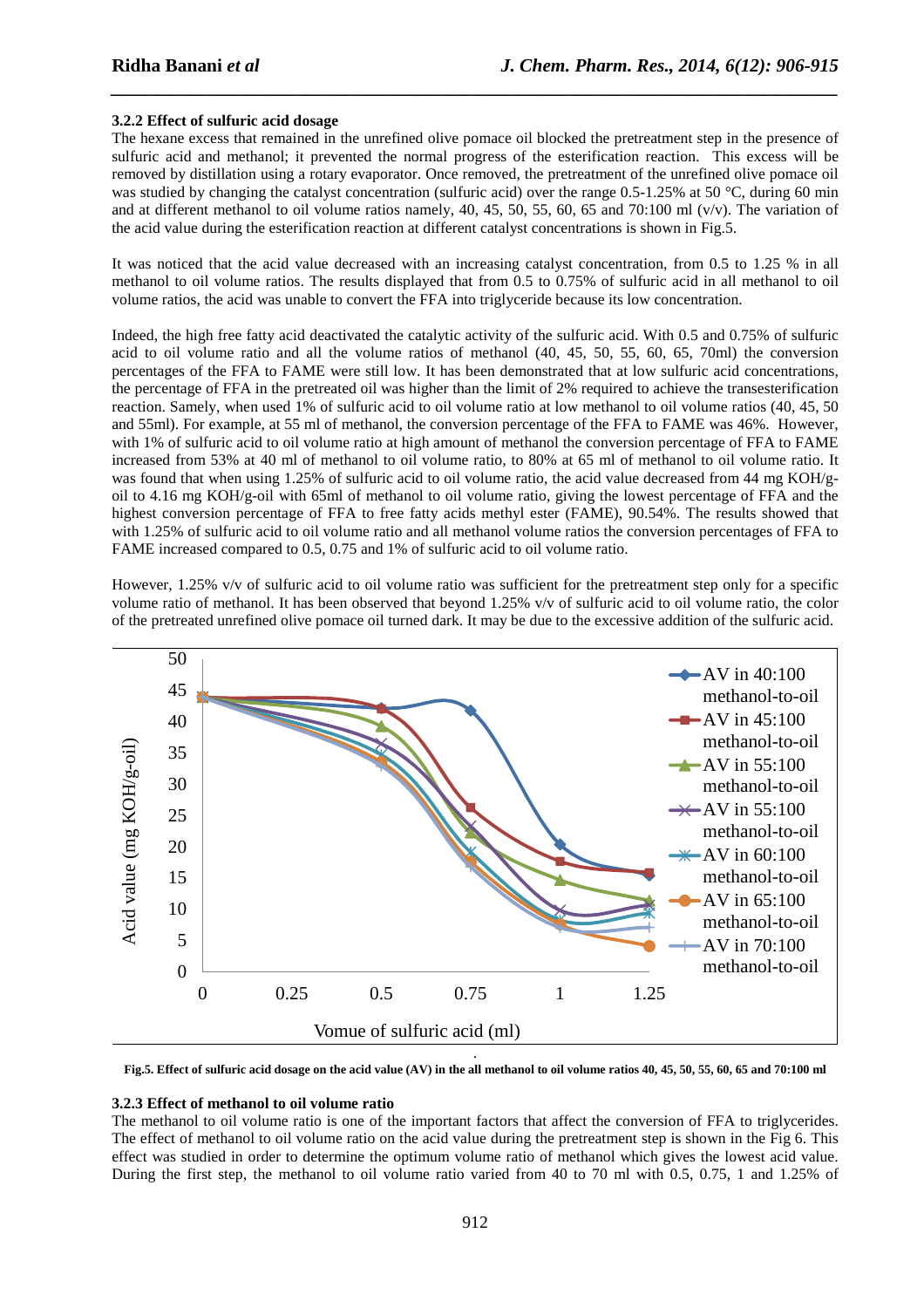sulfuric acid to oil volume ratios. The experiments were realized with the following combination: reaction time of 60 min, at 50 °C and stirring rate of 400 rpm. The results indicated that the residual content of free fatty acid in unrefined olive pomace oil was influenced by the amount of methanol. Fig.6 shows that in range 0.5-0.75% of sulfuric acid and in the all methanol to oil volume ratios the content of the FFA required to achieve the second step is always higher than 2%. For example, when using 0.5% of sulfuric acid at 70 ml of methanol the acid value was about 32.98mg KOH/g of oil, whereas, with 0.75% of sulfuric acid to oil volume ratio at the same volume of methanol, the acid value was 16.83 mg  $KOH/g$  of oil. Indeed, at low sulfuric acid concentration (0.5-0.75%) the enhancement of methanol to oil volume ratio had a little effect on the reduction of the acid value. However, with 1% and 1.25% of sulfuric acid, the increasing of methanol to oil volume ratios has more effect on the reduction of the acid value and the conversion of FFA to triglyceride. The lowest acid values were observed for a specific volume of methanol like 60, 65 and 70 ml.

*\_\_\_\_\_\_\_\_\_\_\_\_\_\_\_\_\_\_\_\_\_\_\_\_\_\_\_\_\_\_\_\_\_\_\_\_\_\_\_\_\_\_\_\_\_\_\_\_\_\_\_\_\_\_\_\_\_\_\_\_\_\_\_\_\_\_\_\_\_\_\_\_\_\_\_\_\_\_*

It has been noticed that at 65 ml of methanol with 1.25% of sulfuric acid to oil volume ratio was sufficient to reduce the acid value from 44 to 4.16 mg KOH/g of oil, which gave the lowest percentage of FFA 2.08%, corresponding to the highest conversion percentage of FFA to FAME, 90.54%. A neglectable effect on the decrease of the acid value was observed with 70 ml of methanol to oil volume ratios when using 1 and 1.25% of sulfuric acid. This is, due to the excess of methanol concentration which may diluted the system and increased the occurrence of water molecules which prevents the normal progress of the esterification reaction.



**Fig.6. Effect of the methanol amount on the acid value during the esterification reaction using 0.5, 0.75, 1 and 1.25% of sulfuric acid to oil volume ratio** 

## **3.2.4 Effect of methanol and sulfuric acid combination on the biodiesel yield**

The biodiesel yield derived from unrefined pomace oil was affected by the combination of methanol and sulfuric acid concentration. The pretreated oil with the optimum and non-optimum FFA conditions was carried to the second step transesterification reaction, they gave a different biodiesel yields. It has been observed that in the range 0.5- 0.75% of sulfuric acid and the all volume ratios of methanol the transesterification reaction did not go on due to the high FFA content in the pretreated oil, which could cause the soap formation, after reacting with the base catalyst. In this range, even at high amount of methanol to oil volume ratio (70:100 ml) the conversion percentages of FFA to FAME were low, 21.88% in 0.5% of sulfuric acid and 61.75% in 0.75%. This happened because of the low resistance of the catalyst uncapable to provide enough catalytic activity during the pretreatment step.

The biodiesel yield improved with 1-1.25% of sulfuric acid only at high amount of methanol. On the other side, at lowest amount of methanol to oil volume ratio (40, 45, 50ml) the FFA percentages in the pretreated unrefined olive pomace oil were higher than the limit required to achieve the transesterification reaction. The results confirmed that the transesterification reaction could be applied only with 1 and 1.25% of sulfuric acid at high amount of methanol. The conversion percentages of FFA to FAME were higher than 70%. From these results we can conclude that the pretreated unrefined pomace olive pomace oil with the optimum and non optimum of FFA condition was converted into biodiesel only with 55, 60, 65 and 70ml of methanol. Besides, with 1 and 1.25% of sulfuric acid at high amount of methanol the biodiesel yields were not constant; they increased with an increasing methanol to oil volume ratios.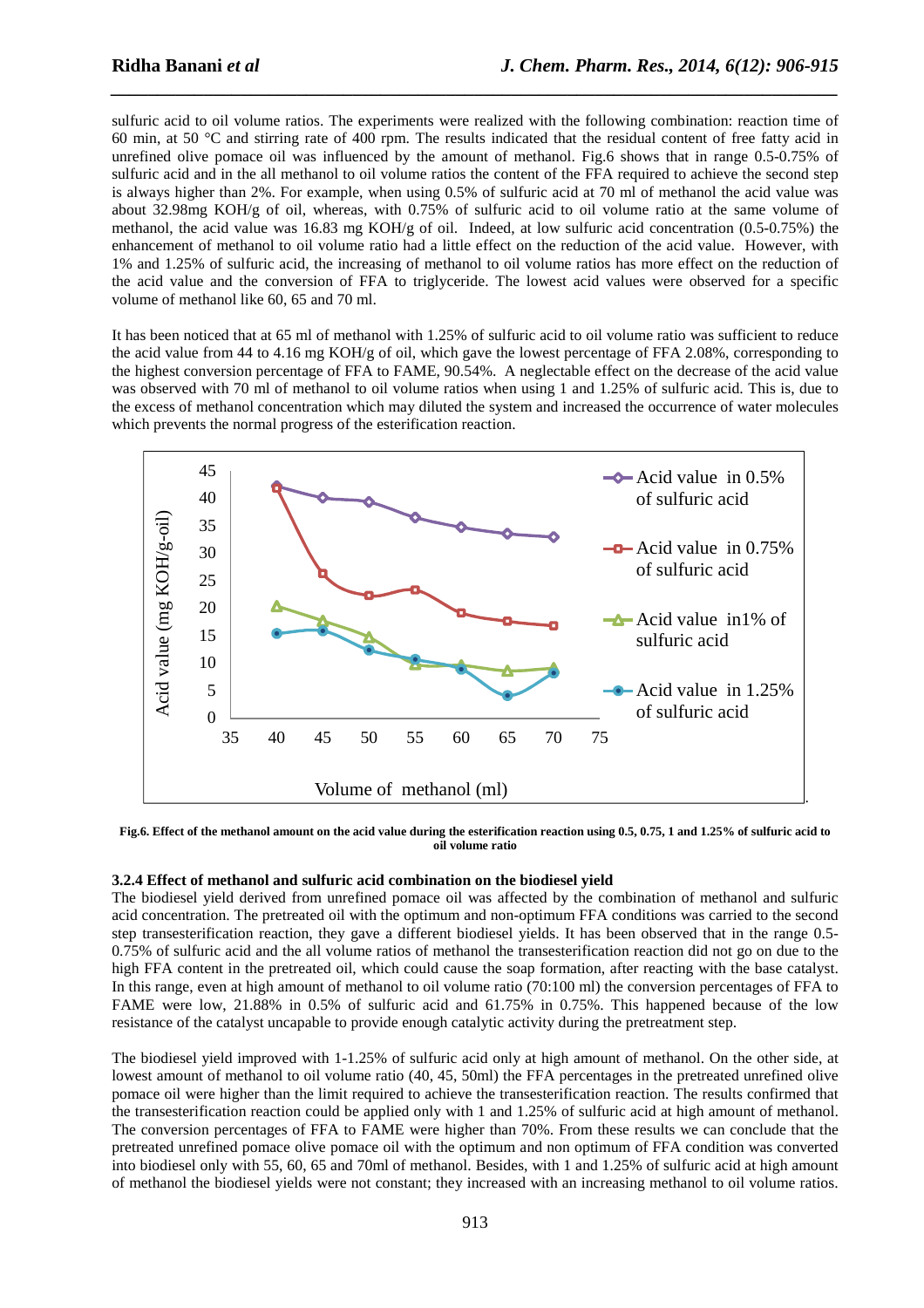The biodiesel yield obtained with the optimum FFA condition (1.25% of sulfuric acid and 65 ml of methanol) reached the highest value 99%, with the lowest acid value 0.36 mg KOH/g-oil. Furthermore, the physicochemical properties of biodiesel obtained in this condition were compatible with the European norms biodiesel (EN14214). However, with the non-optimum FFA condition the biodiesel yields were lower than those obtained with the optimum FFA condition. Also, the acid value and the viscosity of the produced biodiesel were not compatible with the European norms biodiesel (EN14214). As an example, with the non-optimum FFA conditions the acid values of the biodiesel were always higher than 0.36 mg KOH/g-oil and 0.50 mg KOH/g-oil representing the maximum acid values allowed in the European norms biodiesel (EN14214). We can get that the best experimental configuration was obtained with 1.25% of sulfuric acid in 65 ml of methanol, giving a maximum yield with the best physicochemical properties. Table 4 shows the physicochemical properties of the biodiesel derived from unrefined olive pomace oil in the optimum and non-optimum FFA conditions.

*\_\_\_\_\_\_\_\_\_\_\_\_\_\_\_\_\_\_\_\_\_\_\_\_\_\_\_\_\_\_\_\_\_\_\_\_\_\_\_\_\_\_\_\_\_\_\_\_\_\_\_\_\_\_\_\_\_\_\_\_\_\_\_\_\_\_\_\_\_\_\_\_\_\_\_\_\_\_*

| Table 4. Physicochemical properties of the biodiesel derived from 100 ml of the unrefined olive pomace oil in the optimum and non- |
|------------------------------------------------------------------------------------------------------------------------------------|
| optimum FFA conditions                                                                                                             |

| Pretreatment step                  |                               | After pretreatment step                                 |                                                        | After transesterification reaction                   |                                            |                                                    |                                   |
|------------------------------------|-------------------------------|---------------------------------------------------------|--------------------------------------------------------|------------------------------------------------------|--------------------------------------------|----------------------------------------------------|-----------------------------------|
| Volume of<br>sulfuric acid<br>(ml) | Volume of<br>methanol<br>(ml) | Acid value of the<br>pretreated oil<br>$(mg KOH/g-oil)$ | Conversion<br>percentages<br>of FFA to<br>FAME $(\% )$ | Density<br>at<br>$15^{\circ}$ C<br>g/cm <sup>3</sup> | Viscosity at<br>$40^{\circ}$ C<br>$mm^2/s$ | Acid value<br>of the biodiesel<br>$(mg KOH/g-oil)$ | <b>Biodiesel</b><br>yield $(\% )$ |
|                                    | 40                            | 20.43                                                   | 53.56                                                  | ۰.                                                   | ٠                                          |                                                    |                                   |
|                                    | 45                            | 17.74                                                   | 59.68                                                  | ۰.                                                   |                                            |                                                    | ٠                                 |
|                                    | 50                            | 14.76                                                   | 66.45                                                  | $\overline{\phantom{a}}$                             |                                            |                                                    |                                   |
|                                    | 55                            | 9.89                                                    | 77.52                                                  | 0.90                                                 | 5.94                                       | 0.71                                               | 83                                |
|                                    | 60                            | 9.64                                                    | 78.09                                                  | 0.90                                                 | 5.98                                       | 0.64                                               | 82                                |
|                                    | 65                            | 8.65                                                    | 80.34                                                  | 0.89                                                 | 5.81                                       | 0.61                                               | 85                                |
|                                    | 70                            | 9.13                                                    | 79.25                                                  | 0.90                                                 | 5.89                                       | 0.67                                               | 84                                |
| 1.25                               | 40                            | 15.43                                                   | 64.93                                                  | $\overline{\phantom{a}}$                             | $\overline{\phantom{a}}$                   |                                                    | ٠                                 |
| 1.25                               | 45                            | 15.91                                                   | 63.84                                                  | $\overline{\phantom{a}}$                             | ۰                                          |                                                    |                                   |
| 1.25                               | 50                            | 12.43                                                   | 71.75                                                  | $\overline{\phantom{a}}$                             | ۰                                          |                                                    |                                   |
| 1.25                               | 55                            | 10.71                                                   | 75.65                                                  | 0.90                                                 | 5.84                                       | 0.68                                               | 79                                |
| 1.25                               | 60                            | 8.93                                                    | 79.70                                                  | 0.90                                                 | 5.86                                       | 0.63                                               | 84                                |
| 1.25                               | 65                            | 4.16                                                    | 90.54                                                  | 0.88                                                 | 4.51                                       | 0.36                                               | 99                                |
| 1.25                               | 70                            | 8.24                                                    | 81.27                                                  | 0.89                                                 | 5.63                                       | 0.58                                               | 89                                |

## **CONCLUSION**

The refined olive pomace oil is an edible oil and despite of that it is used for the biofuel production**.** It was found that the unrefined olive pomace oil could be considered as potential and an economical source for the biodiesel production. The physicochemical properties of the biodiesel derived from the refined and unrefined olive pomace oil are similar and compatible to those indicated in the European norms biodiesel. The refined olive pomace oil with low acid value was firstly used to determine the optimum combination of methanol to oil volume ratio, potassium hydroxide mass ratio, reaction temperature and reaction time to accomplish the transesterification reaction. The effects of these parameters on the biodiesel yield were studied. The optimum condition which gave 100% of biodiesel yield was obtained with the following combination, 15:100 ml (v/v) methanol: oil, 1g of potassium hydroxide, at 50°C, during 60min and a stirring rate of 400 rpm. The same optimum combination was applied to the pretreated unrefined olive pomace oil (after esterification reaction). The transesterification reaction of the unrefined olive pomace oil did not occur that is due could be a result to the high content of free fatty acid. The pretreatment process of the unrefined olive pomace oil was required to reduce the acid value and to avoid the soap formation. We begun by studying, the effects of the dosage sulfuric acid and the methanol to oil volume ratio on the acid value. It has been observed that the free fatty acid content in the unrefined olive pomace oil was influenced by the sulfuric acid but for a specific volume of methanol. The pretreatment step reduced the percentage of FFA from 22% to 2.08% in 1.25% of sulfuric acid and 65 ml of methanol to oil volume ratio. It was observed that beyond 1.25% of sulfuric acid, the color of the pretreated oil turned dark. The transesterification reaction of the pretreated unrefined olive pomace oil with 2% of FFA gave 99% of methyl ester (biodiesel). The results revealed that, the two steps process improved the biodiesel yield produced from raw materials which is relatively cheap.

To sum up, valorization of the unrefined olive pomace oil as a source of renewable energy has two main advantages: one environmental connected to the pollution contest and human health, and the other one industrial, in relation with the cost of the production of the biodiesel which will be reduced.